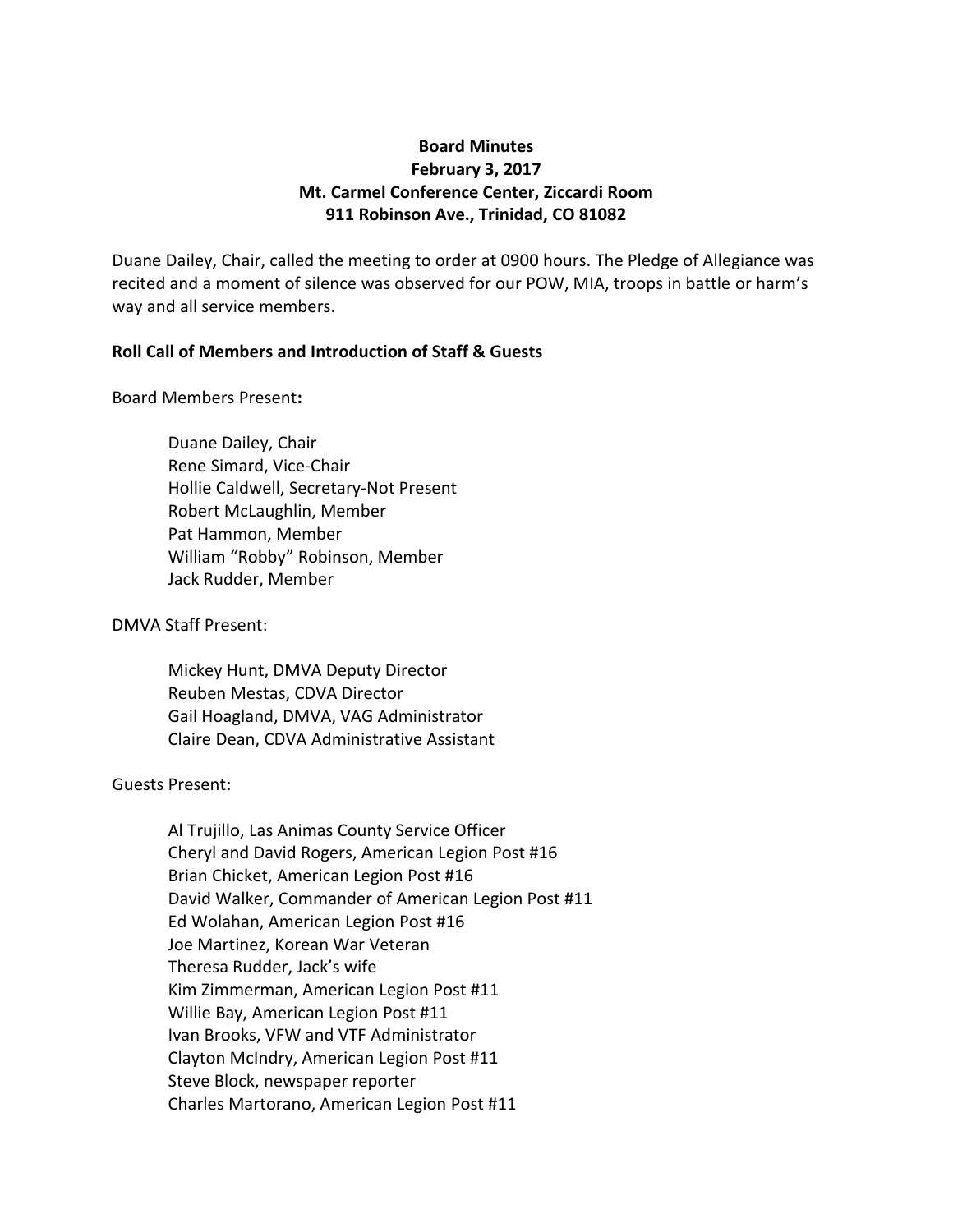Wayne and John Medina, VFW Doug Brown, Vietnam Veteran James Schatzman, former Marine Dona Seay, Secretary for the Las Animas County Veterans Council Nick Vigil, CVSO Huerfano Chris Crow Orlando Blanco Bill Knowles, VFW Ignacio Gutierrez Jake Hyte, District 8 Tim and Ellen Swartz of Custer County Doug Brown Charles Grego, Colorado Dept. of Labor Workforce Center Jess Gibson, Retired Army

# **Approval of Minutes from December**

Approved

Jack Rudder: Currently there are around 500 people living off the grid in the Alamosa area. Mr. Rudder is not sure how many of those people are veterans. There is nearly a one-year wait for Federal VA response to aide and assistance funding requests for veterans who wish to move into the domiciliary at Homelake Community Living Center. Most of the requests are being denied.

Robby Robinson: Bids have been received for the expansion at Fitzimmons Community Living Center. Part of the expansion will service homeless veterans.

Rene Simard: The Stuerm Family Clinic in Aurora has recently opened to provide mental health care for veterans and their families at their day facility.

Pat Hammon: The two biggest issues in the Eagle County area are affordable housing and mental health.

Robert McLaughlin: Mr. McLaughlin thanked Felix Lopez, Chief Operating Officer for Mt. Carmel, for hosting today's meeting. Mt. Carmel in Colorado Springs is dealing with veteran transition issues such as job placement, mentoring and internships. They also offer a free behavioral health clinic on campus.

Duane Dailey: Mr. Dailey thanked Mr. Trujillo for his organizing of today's meeting. Both Mr.'s Robinson and Dailey recently attended the Sunset Board Review with the Colorado Legislature. If the Bill passes (likely( the Board will continue their work for another ten years.

Guests then introduced themselves and briefly described how they are related to and involved with the veteran community. It is hoped that the Fort Wooten Community Square, located in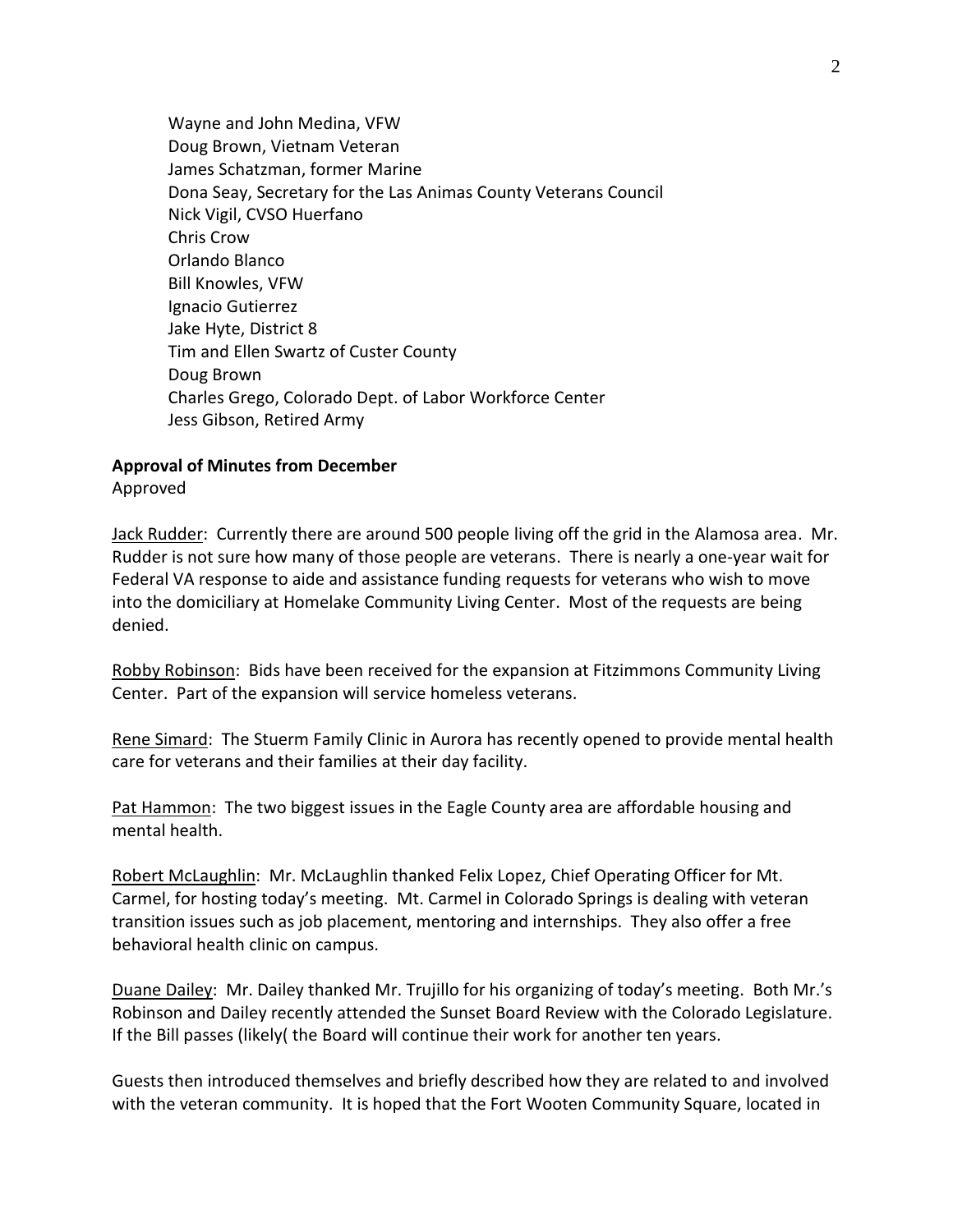Trinidad, can get the financing needed to operate the facility and that all of the veterans organizations come back.

Mr. Dailey explained the function of the Board and how it is different from the Federal VA. He also explained that the five Veterans Community Living Centers are run by Colorado Health and Human Services, not the Board. Mr. Hunt briefly explained the Department's hierarchy as well as the grant programs.

Al Trujillo: Currently there are no homeless shelters in Las Animas County. Mr. Trujillo thanked those in the community who donated funds for the local soup kitchen. Mr. Robinson added that the Federal VA Outreach Program could visit the community and perhaps give answers to the many Federal VA questions brought up at the meeting. Mr. Trujillo stated that many of the area veterans are seen by doctors in Raton and Albuquerque, NM.

Ivan Brooks: Mr. Brooks explained the Veterans Trust Fund and how easy it is to work with Ms. Hoagland. With the \$40k awarded, Mr. Brooks was able to service about 118 veterans. While partnering with Custer County VSO Tim Swartz, 330 veterans have enrolled in less than two years. Mr. Brooks offered to answer any questions regarding how to apply for grant funding. A brief discussion followed regarding the  $2^{nd}$  Amendment and incompetency. An inquiry was made about grant funding and homeless shelters in Pueblo. Mr. Dailey and Mr. Robinson briefly explained the Colorado Coalition for the Homeless located in Ft. Lyon. A reporter from the World Journal asked exactly what the Board will report to the Adjutant General this year. Mr. Hunt explained that through its travels, the Board is able to better understand the needs of that particular area's veteran's community. Last year, for example, the Board proposed a funding increase for County Veterans Service Officers, which was approved by the Governor.

Currently there is a bill on the floor of the Capitol to eliminate taxes on veteran's pensions.

The Board recessed at 10:20 a.m. and resumed labor at 10:31 a.m.

Mickey Hunt: Mr. Hunt is working on a proposal to allow veterans to ride RTD transportation for free. The Veterans One-Stop in Grand Junction will remain unfunded in 2017. The Adjutant General will be retiring at the end of March. Mr. Hunt is in discussions with the Department of Human Services to allow more eligible veterans' spouses into the Community Living Centers by getting a waiver to the 75% veteran occupancy rule. Robert McLaughlin will try to get representatives from the Federal VA to hold a discussion in the Trinidad area.

Duane Dailey on behalf of Greg Dorman: Both Mr. Robinson and Mr. Dailey attended the Sunset Review Hearing where it will be recommended that the CBVA continue. The General Assembly will have to approve the bill.

Reuben Mestas: Mr. Mestas stated that there are several counties that have not turned in their monthly reports and therefore will not get paid. The 2017 Conference agenda was attached to his report. Cemetery Director Joanne Iglesias spearheaded the effort to allow veterans to preregister for the State Cemetery in Grand Junction or the National Cemetery.